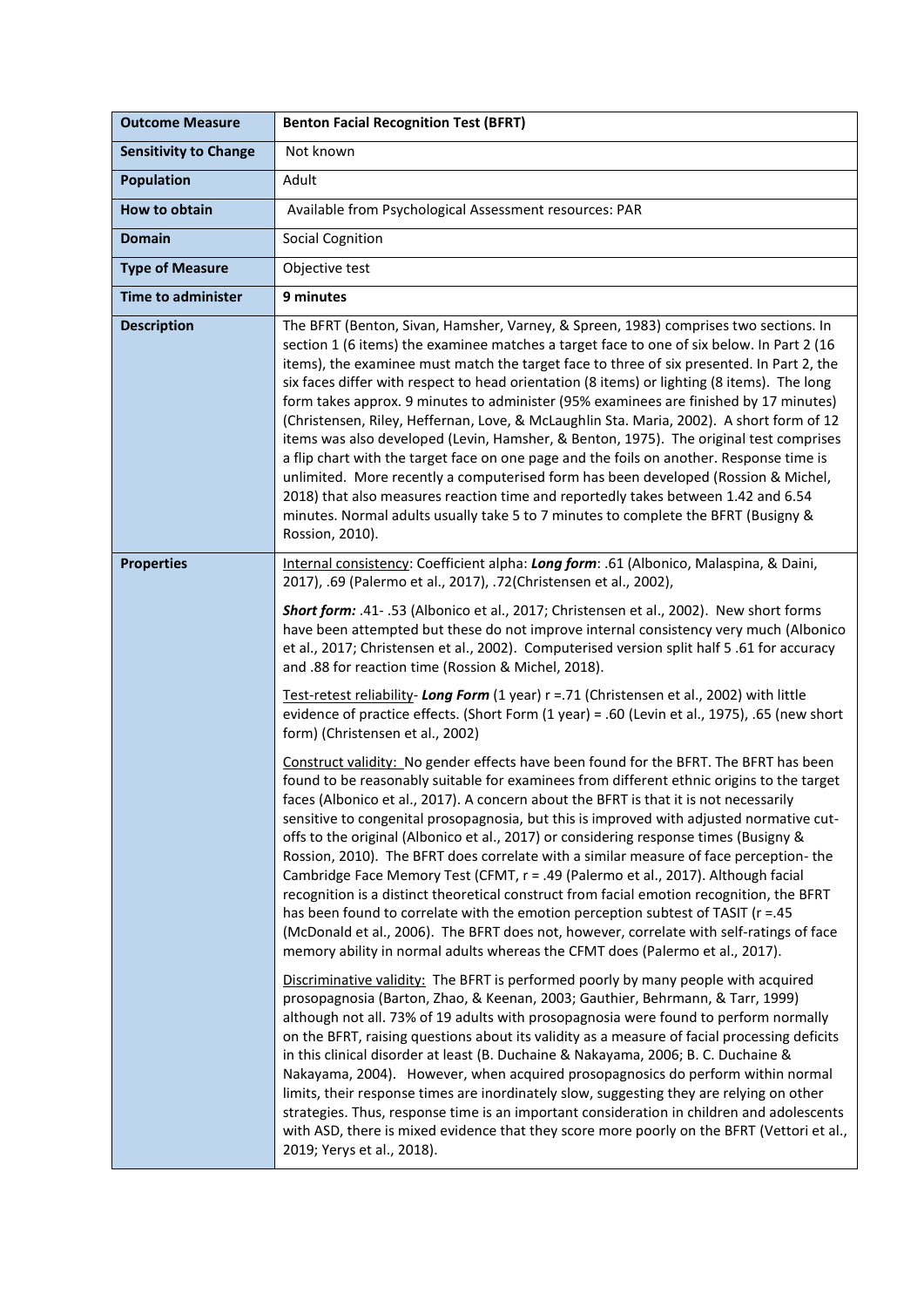|                      | Normative data: The cut-off considered indicative of impairment was originally defined as   |
|----------------------|---------------------------------------------------------------------------------------------|
|                      | 40 (Benton et al., 1983). In subsequent replications, the means and variance of Benton's    |
|                      | original data have been replicated (Albonico et al., 2017; Christensen et al., 2002;        |
|                      | Palermo et al., 2017). Albonica et al (N = 272 19-31-year-old students) suggest a better    |
|                      | cut-off is 41.71 (i.e. 2s.ds below the mean). Norms are also available for elderly (N =349, |
|                      | 60-90+) (Christensen et al., 2002).                                                         |
| <b>Advantages</b>    | Numerous studies and associated normative samples                                           |
|                      | Is widely known and used to assess facial recognition<br>$\bullet$                          |
| <b>Disadvantages</b> | Accuracy does not seem to be the best index for identifying prosopagnosia,                  |
|                      | response times need to be considered also                                                   |
|                      | There is no control task                                                                    |

## **References**

- Albonico, A., Malaspina, M., & Daini, R. (2017). Italian normative data and validation of two neuropsychological tests of face recognition: Benton Facial Recognition Test and Cambridge Face Memory Test. *Neurol Sci, 38*(9), 1637-1643. doi:10.1007/s10072-017-3030-6
- Barton, J. J. S., Zhao, J., & Keenan, J. P. (2003). Perception of global facial geometry in the inversion effect and prosopagnosia. *Neuropsychologia, 41*(12), 1703-1711. doi:10.1016/S0028-3932(03)00115-5
- Benton, A. L., Sivan, A. B., Hamsher, K. D. S., Varney, N. R., & Spreen, O. (1983). Facial recognition: Stimulus and multiple choice pictures. In A. L. Benton, A. B. Sivan, K. D. S. Hamsher, N. R. Varney, & O. Spreen (Eds.), *Contribution to neuropsychological assessment* (pp. 30-40). New York: Oxford University Press.
- Busigny, T., & Rossion, B. (2010). Acquired prosopagnosia abolishes the face inversion effect. *Cortex, 46*(8), 965-981. doi:https://doi.org/10.1016/j.cortex.2009.07.004
- Christensen, K. J., Riley, B. E., Heffernan, K. A., Love, S. B., & McLaughlin Sta. Maria, M. E. (2002). Facial Recognition Test in the Elderly: Norms, Reliability and Premorbid Estimation. *The Clinical Neuropsychologist, 16*(1), 51-56. doi:10.1076/clin.16.1.51.8332
- Duchaine, B., & Nakayama, K. (2006). The Cambridge Face Memory Test: results for neurologically intact individuals and an investigation of its validity using inverted face stimuli and prosopagnosic participants. *Neuropsychologia, 44*(4), 576-585. doi:10.1016/j.neuropsychologia.2005.07.001
- Duchaine, B. C., & Nakayama, K. (2004). Developmental prosopagnosia and the Benton Facial Recognition Test. *Neurology, 62*(7), 1219-1220. doi:10.1212/01.WNL.0000118297.03161.B3
- Gauthier, I., Behrmann, M., & Tarr, M. J. (1999). Can face recognition really be dissociated from object recognition? *J Cogn Neurosci, 11*(4), 349-370. doi:10.1162/089892999563472
- Levin, H. S., Hamsher, K. d. S., & Benton, A. L. (1975). A short for of the Test of Facial Recognition for Clinical Use. *The Journal of Psychology, 91*, 223-228. doi:10.1080/00223980.1975.9923946
- McDonald, S., Bornhofen, C., Shum, D., Long, E., Saunders, C., & Neulinger, K. (2006). Reliability and validity of The Awareness of Social Inference Test (TASIT): A clinical test of social perception. *Disability and Rehabilitation: An International, Multidisciplinary Journal, 28*(24), 1529-1542. doi: DOI: 10.1080/09638280600646185
- Palermo, R., Rossion, B., Rhodes, G., Laguesse, R., Tez, T., Hall, B., . . . McKone, E. (2017). Do people have insight into their face recognition abilities? *The Quarterly Journal of Experimental Psychology, 70*(2), 218-233.
- Rossion, B., & Michel, C. (2018). Normative accuracy and response time data for the computerized Benton Facial Recognition Test (BFRT-c). *Behavior Research Methods, 50*(6), 2442-2460. doi:10.3758/s13428- 018-1023-x
- Vettori, S., Dzhelyova, M., Van der Donck, S., Jacques, C., Steyaert, J., Rossion, B., & Boets, B. (2019). Reduced neural sensitivity to rapid individual face discrimination in autism spectrum disorder. *Neuroimage: Clinical, 21*, 101613. doi:https://doi.org/10.1016/j.nicl.2018.101613